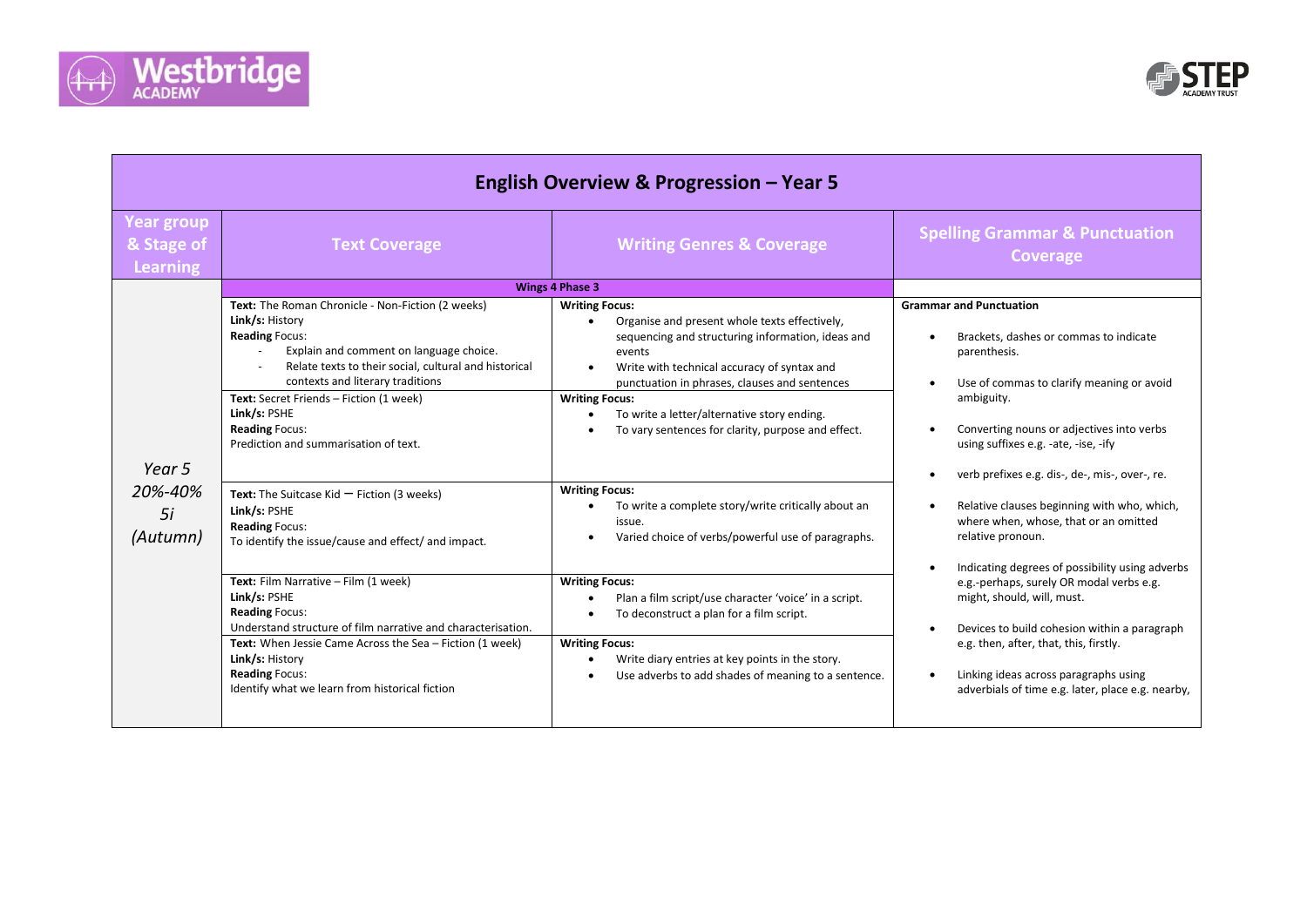



|                                      | Text: Please Mrs Butler - Poetry (2 weeks)<br>Link/s: $N/A$<br><b>Reading Focus:</b><br>Compare and contrast poems on similar themes.                                                                                                                                                                                                                                                                                                                                                                                                                                                                                                                                                                                                                                                                                                                                                                                                                                                                                                                                                                      | <b>Writing Focus:</b><br>To write a poem based on one of the poems read.<br>Recognise the words that are essential to meaning.                                                                                                                                                                                                                                                                                                                                                                                                                                                                                                                                                                                                                                                                                                                                                                                                                                                                                                                                                                                                                                                                                                                                                                                                                                                                                                                                                     | number e.g. secondly and tense e.g. he had<br>seen her before.<br>Spelling |
|--------------------------------------|------------------------------------------------------------------------------------------------------------------------------------------------------------------------------------------------------------------------------------------------------------------------------------------------------------------------------------------------------------------------------------------------------------------------------------------------------------------------------------------------------------------------------------------------------------------------------------------------------------------------------------------------------------------------------------------------------------------------------------------------------------------------------------------------------------------------------------------------------------------------------------------------------------------------------------------------------------------------------------------------------------------------------------------------------------------------------------------------------------|------------------------------------------------------------------------------------------------------------------------------------------------------------------------------------------------------------------------------------------------------------------------------------------------------------------------------------------------------------------------------------------------------------------------------------------------------------------------------------------------------------------------------------------------------------------------------------------------------------------------------------------------------------------------------------------------------------------------------------------------------------------------------------------------------------------------------------------------------------------------------------------------------------------------------------------------------------------------------------------------------------------------------------------------------------------------------------------------------------------------------------------------------------------------------------------------------------------------------------------------------------------------------------------------------------------------------------------------------------------------------------------------------------------------------------------------------------------------------------|----------------------------------------------------------------------------|
|                                      |                                                                                                                                                                                                                                                                                                                                                                                                                                                                                                                                                                                                                                                                                                                                                                                                                                                                                                                                                                                                                                                                                                            |                                                                                                                                                                                                                                                                                                                                                                                                                                                                                                                                                                                                                                                                                                                                                                                                                                                                                                                                                                                                                                                                                                                                                                                                                                                                                                                                                                                                                                                                                    |                                                                            |
| Year 5<br>41%-60%<br>5ii<br>(Spring) | Text: Kensuke's Kingdom - Fiction (4 weeks)<br>Link/s: History<br><b>Reading Focus:</b><br>Character presentation/relationships/impact author's view.<br>Text: Pillow Talk - Poetry (1 week)<br>Link/s: PSHE<br><b>Reading Focus:</b><br>Explain and comment on language choice in a range of<br>poems.<br>Text: World War II Evacuee - Non-Fiction (1 week)<br>Link/s: History<br><b>Reading Focus:</b><br>Cause & effect relationships/structure of text.<br>Text: Anne Frank - Autobiography (1 week)<br>Link/s: History<br><b>Reading Focus: History</b><br>To make inferences about the text.<br>Text: Johnny and the Dead - Play script (1 week)<br>Link/s: Drama<br><b>Reading Focus:</b><br>Format/setting/storyline/directions/dialogue/characters.<br>Text: I Like This Poem - Poetry (1 week)<br>Link/s: History/Geography<br><b>Reading Focus:</b><br>Identify poetic devices and how they enhance the poem.<br>Text: Film Stars - Non-Fiction (1 week)<br>Link/s: Media Studies<br><b>Reading Focus:</b><br>Identify and comment on writer's purposes and viewpoint<br><b>Wings 5 Phase 1</b> | <b>Wings 5 Phase 1</b><br>-cious and -tious (vicious, grace - gracious,<br>$\bullet$<br>ambitious, malice - malicious).<br><b>Writing Focus:</b><br>Write character profile/introduce new<br>$\bullet$<br>-cial and -tial (official, special confidential,<br>character/review.<br>$\bullet$<br>essential).<br>Writing complex sentences using<br>$\bullet$<br>commas/conjunctions etc.<br><b>Writing Focus:</b><br>-ant, ance/-ancy -ent, ence/ - ency (e.g.<br>To write poems using different poetic techniques.<br>observant, observance, hesitancy, innocent,<br>Select appropriate and effective vocabulary.<br>obedience, frequency).<br>-able and ible -ably and ibly (adorable,<br><b>Writing Focus:</b><br>$\bullet$<br>adorably, considerably, legible, horribly)<br>To write a leaflet to inform and persuade.<br>To identify future and conditional tenses.<br>Suffixes with -fer (refer, referred, referral)<br>$\bullet$<br><b>Writing Focus:</b><br>To write a journal entry.<br>To use a range of punctuation correctly.<br><b>Writing Focus:</b><br>Write an additional scene/advice to an actor/a<br>$\bullet$<br>review.<br>Modal verbs/subordinate clauses/non-standard<br>English.<br><b>Writing Focus:</b><br>To write a poem with the structure of The<br>$\bullet$<br>Jabberwocky.<br>TO recognise the importance of using precise<br>adjectives.<br><b>Writing Focus:</b><br>To write a formal letter.<br>To organise and present whole text effectively. |                                                                            |
| Year 5<br>61%-80%+                   | Text: Becoming Media Savvy - Non-Fiction (2 weeks)<br>Link/s: Media Studies                                                                                                                                                                                                                                                                                                                                                                                                                                                                                                                                                                                                                                                                                                                                                                                                                                                                                                                                                                                                                                | <b>Writing Focus:</b>                                                                                                                                                                                                                                                                                                                                                                                                                                                                                                                                                                                                                                                                                                                                                                                                                                                                                                                                                                                                                                                                                                                                                                                                                                                                                                                                                                                                                                                              |                                                                            |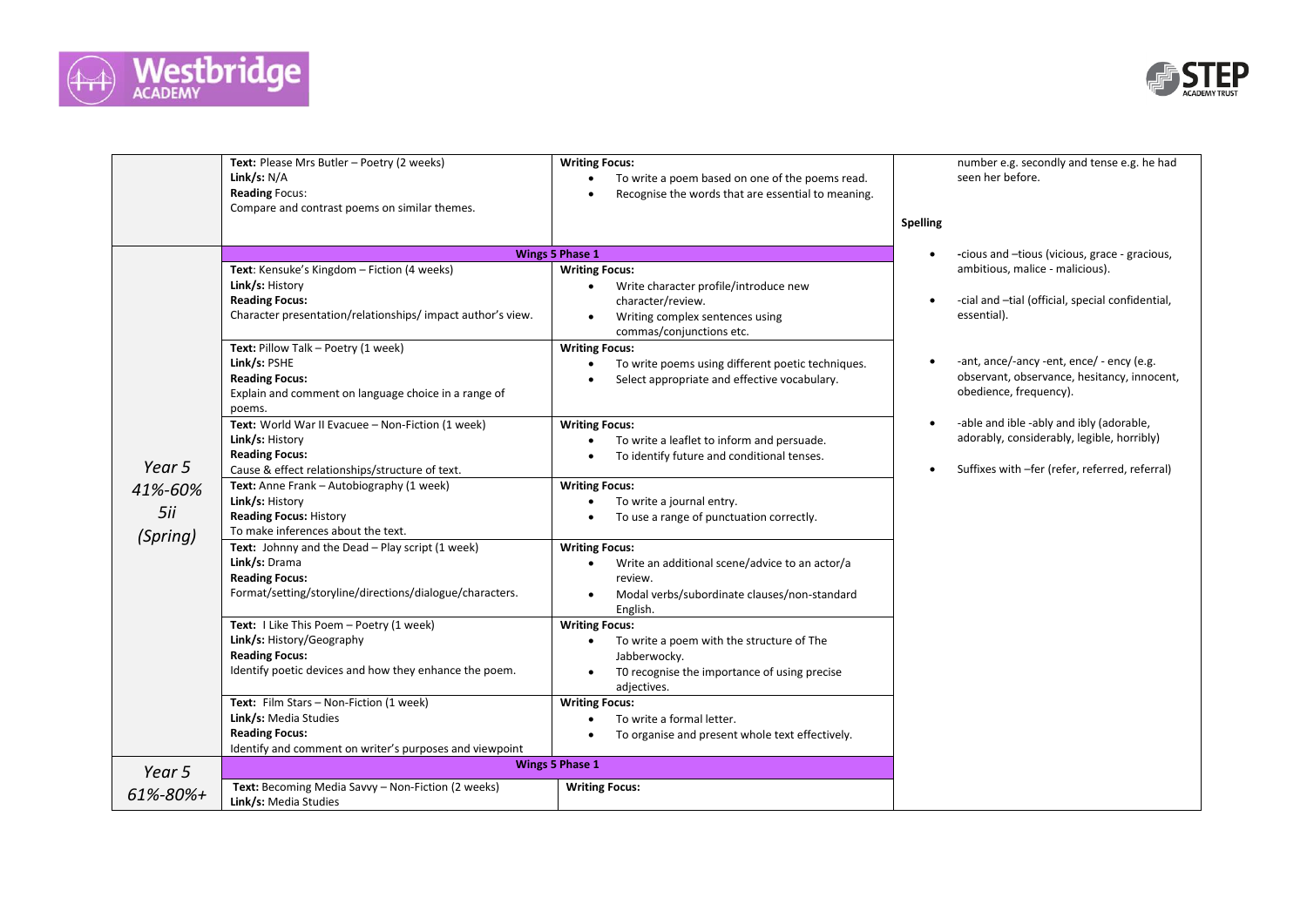



| 5iii           | <b>Reading Focus:</b>                                                                                                                                           | $\bullet$                                              | Adapt a script to create a specific tone/write   |                                                                                    |
|----------------|-----------------------------------------------------------------------------------------------------------------------------------------------------------------|--------------------------------------------------------|--------------------------------------------------|------------------------------------------------------------------------------------|
| (Summer)       | Identify question types/impact of advertising on consumer.                                                                                                      | cinema advert.                                         |                                                  |                                                                                    |
|                |                                                                                                                                                                 | To make a storyboard.<br>$\bullet$                     |                                                  |                                                                                    |
|                | Text: Greek Myths - Fiction (2 weeks)<br>Link/s: History                                                                                                        | <b>Writing Focus:</b><br>To write your own Greek myth. |                                                  |                                                                                    |
|                | <b>Reading Focus:</b>                                                                                                                                           |                                                        | To recognise, suggest and use adverbial phrases. |                                                                                    |
|                | Understand oral origin of myths/read different versions.                                                                                                        |                                                        |                                                  |                                                                                    |
|                | Text: Journey to Jo'burg                                                                                                                                        | <b>Writing Focus:</b>                                  |                                                  |                                                                                    |
|                | Link/s: History/Geography                                                                                                                                       |                                                        | Write a new scene/an appropriate new ending.     |                                                                                    |
|                | <b>Reading Focus:</b>                                                                                                                                           |                                                        | To use a range of cohesive devices including     |                                                                                    |
|                | Understand, describe, select or retrieve information/Deduce,                                                                                                    | synonyms.                                              |                                                  |                                                                                    |
|                | infer or interpret information, events or ideas from texts.                                                                                                     |                                                        |                                                  |                                                                                    |
|                | Text: The Mousehole Cat - Fiction (1 week)                                                                                                                      | <b>Writing Focus:</b>                                  |                                                  |                                                                                    |
|                | Link/s: Geography                                                                                                                                               |                                                        | Story writing using figurative language.         |                                                                                    |
|                | <b>Reading Focus:</b>                                                                                                                                           |                                                        | Using the success criteria to redraft.           |                                                                                    |
|                | Identify metaphors, similes and personification in writing.                                                                                                     |                                                        |                                                  |                                                                                    |
|                | Text: Quakes, Floods and Other Disasters - Non-Fiction (1                                                                                                       | <b>Writing Focus:</b>                                  |                                                  |                                                                                    |
|                | week)                                                                                                                                                           | $\bullet$                                              | Produce texts appropriate to task, reader and    |                                                                                    |
|                | Link/s: Geography<br><b>Reading Focus:</b>                                                                                                                      | purpose.                                               | Construct paragraphs and use cohesion within and |                                                                                    |
|                | Understand, describe, select or retrieve information/ Deduce,                                                                                                   | $\bullet$<br>between paragraphs.                       |                                                  |                                                                                    |
|                | infer or interpret information, events or ideas from texts.                                                                                                     |                                                        |                                                  |                                                                                    |
|                | Text: St George and the Dragon - Fiction (1 week)                                                                                                               | <b>Writing Focus:</b>                                  |                                                  |                                                                                    |
|                | Link/s: Religious Education                                                                                                                                     |                                                        | Organise and present whole texts effectively.    |                                                                                    |
|                | <b>Reading Focus:</b>                                                                                                                                           | Write with technical accuracy.                         |                                                  |                                                                                    |
|                | Deduce, infer or interpret information, events or ideas from                                                                                                    |                                                        |                                                  |                                                                                    |
|                | texts/ Relate texts to social, cultural and historical traditions.                                                                                              |                                                        |                                                  |                                                                                    |
|                | Text: Spy School - Non-Fiction (1 week)                                                                                                                         | <b>Writing Focus:</b>                                  |                                                  |                                                                                    |
|                | Link/s: History/Politics                                                                                                                                        | $\bullet$                                              | Use cohesion within and between paragraphs.      |                                                                                    |
|                | <b>Reading Focus:</b>                                                                                                                                           | Write with technical accuracy.<br>$\bullet$            |                                                  |                                                                                    |
|                | Understand, select and retrieve information/ Deduce, infer or                                                                                                   |                                                        |                                                  |                                                                                    |
|                | interpret information, events or ideas from texts.                                                                                                              |                                                        |                                                  |                                                                                    |
|                | Reading Coverage Statements for the year                                                                                                                        |                                                        |                                                  | Writing Coverage Statements for the year                                           |
|                |                                                                                                                                                                 |                                                        |                                                  |                                                                                    |
|                | <b>Reading Coverage</b>                                                                                                                                         |                                                        | <b>Writing Milestones</b>                        |                                                                                    |
| <b>Overall</b> |                                                                                                                                                                 |                                                        |                                                  |                                                                                    |
| Coverage       | Pupils will be taught to:                                                                                                                                       |                                                        |                                                  | Plan and write a range of genres for different audiences, selecting genre features |
|                |                                                                                                                                                                 |                                                        | for style and effect.                            |                                                                                    |
|                | Apply their growing knowledge of root words, prefixes and suffixes (morphology<br>and etymology), both to read aloud and to understand the meaning of new words |                                                        |                                                  |                                                                                    |
|                | that they meet.                                                                                                                                                 |                                                        | devices for effect.                              | Organise into cohesive paragraphs that link and confident use of organisational    |
|                |                                                                                                                                                                 |                                                        |                                                  |                                                                                    |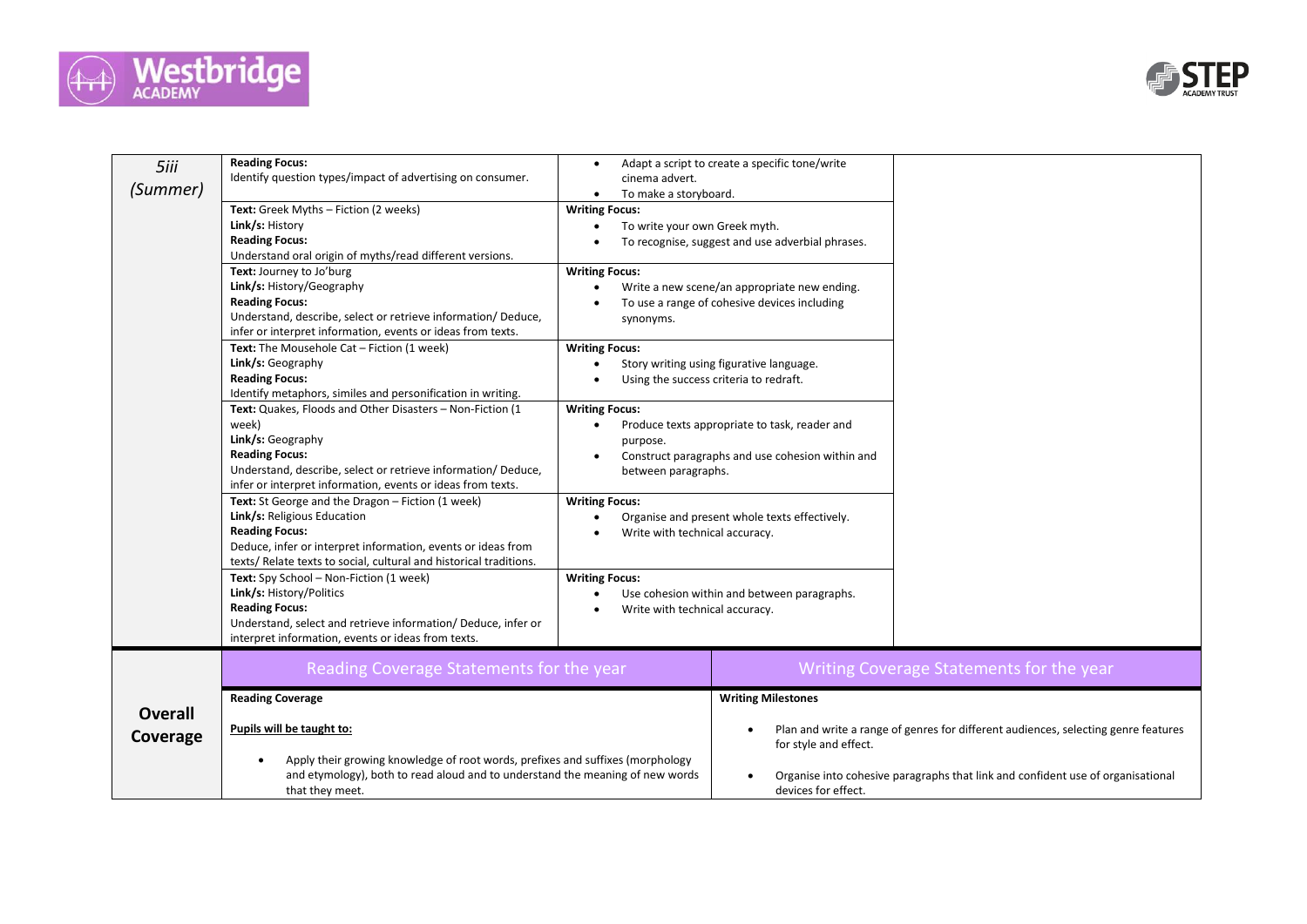



| Continuing to read and discuss an increasingly wide range of fiction, poetry, plays,<br>non-fiction and reference books or textbooks.<br>Reading books that are structured in different ways and reading for a range of<br>purposes.<br>Increasing their familiarity with a wide range of books, including myths, legends<br>and traditional stories, modern fiction, fiction from our literary heritage, and<br>books from other cultures and traditions.<br>Recommending books that they have read to their peers, giving reasons for their<br>choices.<br>Identifying and discussing themes and conventions in and across a wide range of<br>writing.<br>Making comparisons within and across books.<br>Learning a wider range of poetry by heart.<br>Preparing poems and plays to read aloud and to perform, showing understanding<br>through intonation, tone and volume so that the meaning is clear to an audience.<br>Understand what they read by:<br>checking that the book makes sense to them, discussing their understanding and<br>exploring the meaning of words in context;<br>asking questions to improve their understanding;<br>drawing inferences such as inferring characters' feelings, thoughts and motives<br>from their actions, and justifying inferences with evidence;<br>predicting what might happen from details stated and implied;<br>summarising the main ideas drawn from more than one paragraph, identifying key<br>details that support the main ideas;<br>identifying how language, structure and presentation contribute to meaning.<br>Discuss and evaluate how authors use language, including figurative language,<br>considering the impact on the reader. | Describe characters, setting and plot with precision.<br>$\bullet$<br>Write a range of sentence styles.<br>$\bullet$<br>Selecting grammatical features for cohesion and effect on the reader.<br>$\bullet$<br>Using the correct verb tense in and across paragraphs consistently.<br>$\bullet$<br>Demarcating sentences accurately.<br>$\bullet$<br>KS2 punctuation is being used accurately on many occasions.<br>$\bullet$<br>Spelling all words from year 3-4 correctly and many from year 5-6.<br>$\bullet$<br>Writing is legible and joined, quality is maintained at speed.<br>$\bullet$ |
|--------------------------------------------------------------------------------------------------------------------------------------------------------------------------------------------------------------------------------------------------------------------------------------------------------------------------------------------------------------------------------------------------------------------------------------------------------------------------------------------------------------------------------------------------------------------------------------------------------------------------------------------------------------------------------------------------------------------------------------------------------------------------------------------------------------------------------------------------------------------------------------------------------------------------------------------------------------------------------------------------------------------------------------------------------------------------------------------------------------------------------------------------------------------------------------------------------------------------------------------------------------------------------------------------------------------------------------------------------------------------------------------------------------------------------------------------------------------------------------------------------------------------------------------------------------------------------------------------------------------------------------------------------------------------------------------------------|------------------------------------------------------------------------------------------------------------------------------------------------------------------------------------------------------------------------------------------------------------------------------------------------------------------------------------------------------------------------------------------------------------------------------------------------------------------------------------------------------------------------------------------------------------------------------------------------|
| Distinguish between statements of fact and opinion.<br>Retrieve, record and present information from non-fiction.                                                                                                                                                                                                                                                                                                                                                                                                                                                                                                                                                                                                                                                                                                                                                                                                                                                                                                                                                                                                                                                                                                                                                                                                                                                                                                                                                                                                                                                                                                                                                                                      |                                                                                                                                                                                                                                                                                                                                                                                                                                                                                                                                                                                                |